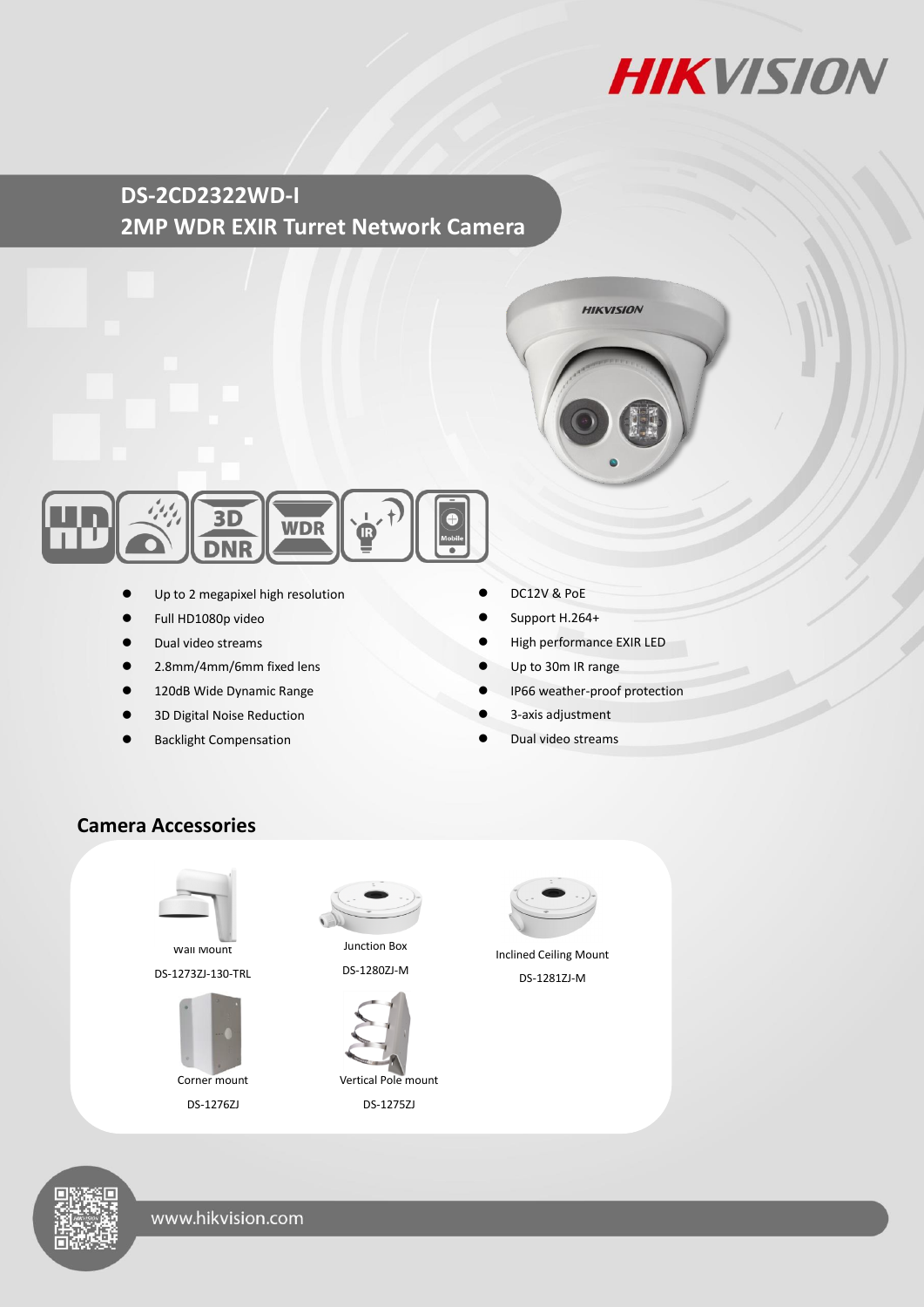# **DS-2CD2322WD-I 2MP WDR EXIR Turret Network Camera**



### **Specification**

| Camera                      |                                                                                                                                                                  |  |
|-----------------------------|------------------------------------------------------------------------------------------------------------------------------------------------------------------|--|
| Image Sensor                | 1/2.8" Progressive Scan CMOS                                                                                                                                     |  |
| Min. Illumination           | 0.01Lux @ (F1.2, AGC ON), 0 Lux with IR                                                                                                                          |  |
| <b>Shutter Speed</b>        | $1/3$ s to $1/10,000$ s                                                                                                                                          |  |
| Lens                        | 2.8mm, 4mm, 6mm @ F2.0                                                                                                                                           |  |
| Lens Mount                  | M12                                                                                                                                                              |  |
| Day & Night                 | IR cut filter with auto switch                                                                                                                                   |  |
| <b>DNR</b>                  | 3D DNR                                                                                                                                                           |  |
| <b>Wide Dynamic Range</b>   | 120dB                                                                                                                                                            |  |
| Angle Adjustment            | Pan:0° ~ 360°, Tilt: 0° ~ 75°, Rotation: 0° ~ 360°                                                                                                               |  |
| <b>Compression Standard</b> |                                                                                                                                                                  |  |
| Video Compression           | H.264 / MJPEG/H.264+                                                                                                                                             |  |
| H.264 Type                  | <b>Main Profile</b>                                                                                                                                              |  |
| Video Bit Rate              | 32 Kbps $\sim$ 16 Mbps                                                                                                                                           |  |
| Dual streams                | Support                                                                                                                                                          |  |
| <b>Image</b>                |                                                                                                                                                                  |  |
| Max. Resolution             | $1920 \times 1080$                                                                                                                                               |  |
| <b>Frame Rate</b>           | 50Hz: 25fps (1920 × 1080), 25fps (1280 × 960), 25fps (1280 × 720)<br>60Hz: 30fps (1920 × 1080), 30fps (1280 × 960), 30fps (1280 × 720)                           |  |
| <b>Image Setting</b>        | Rotate Mode, Saturation, Brightness, Contrast, Sharpness adjustable by client software or web browser                                                            |  |
| <b>BLC</b>                  | Support, zone configurable                                                                                                                                       |  |
| <b>ROI Codec</b>            | Support                                                                                                                                                          |  |
| <b>Network</b>              |                                                                                                                                                                  |  |
| Network Storage             | NAS (Support NFS, SMB/CIFS), ANR                                                                                                                                 |  |
| Alarm Trigger               | Intrusion detection, Line crossing detection, Motion detection, Dynamic analysis, Tampering alarm, Network<br>disconnect, IP address conflict, Storage exception |  |
| Protocols                   | TCP/IP, UDP, ICMP, HTTP, HTTPS, FTP, DHCP, DNS, DDNS, RTP, RTSP, RTCP, PPPOE, NTP, UPnP, SMTP, SNMP,<br>IGMP, 802.1X, QoS, IPv6, Bonjour                         |  |
| General                     | Flash-prevention, dual stream, heartbeat, mirror, password protection, privacy mask, watermark, IP address<br>filtering, Anonymous access                        |  |
| Standard                    | ONVIF (PROFILE S, PROFILE G), PSIA, CGI, ISAPI                                                                                                                   |  |
| <b>Interface</b>            |                                                                                                                                                                  |  |
| Communication<br>Interface  | 1 RJ45 10M/100M Ethernet port                                                                                                                                    |  |